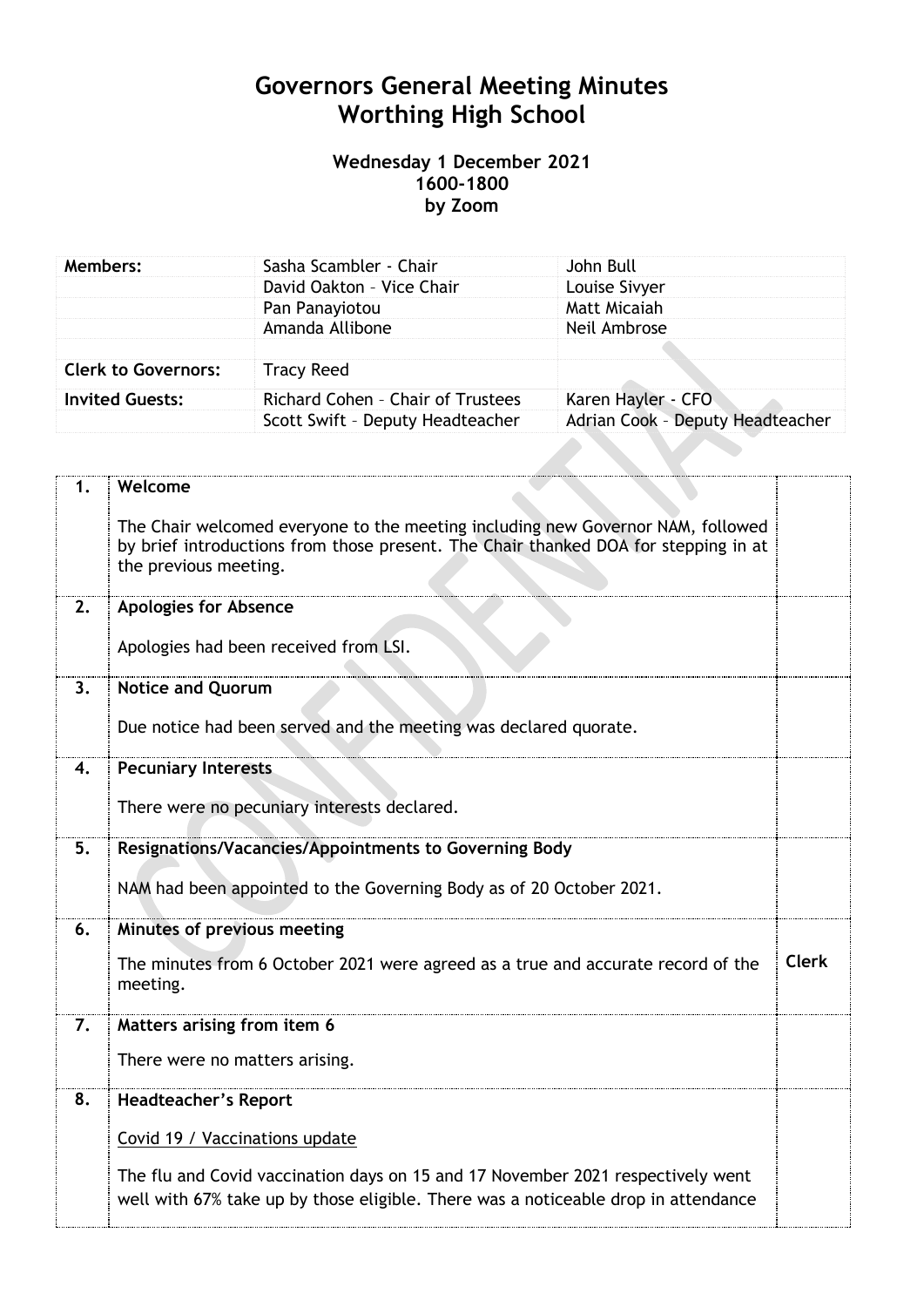in the following days but this recovered quickly. PPU thanked KHA, Facilities, and Support staff for their efforts. JBU asked for his thanks to be conveyed to the staff.

The vaccination team would be returning. It was asked whether children over the age of 16 would be able to have the vaccine. Current guidance stated that this was for 12- to 15-year-olds; 16-year-olds would be able to get the vaccine externally.

Late notice from the Government regarding the reinstatement of face coverings was frustrating. Plans were in place for testing students upon the return to school after Christmas. There would be a note in the weekly newsletter to remind people where they could pick up LFT kits at school.

LSI had emailed requesting an update on Covid numbers. It was advised that three staff were off with Covid and one or two students.

# **Trips**

In response to another email query from LSI, PPU was not optimistic that it would be possible to run the ski trip to Austria this year; other countries were being considered. The trip may have to be put back from February half term to the Easter half term but current vaccination requirements made the timing of the trip difficult. Parents would be advised once the options were clear.

# Admissions

Referring to the table of secondary preferences for the locality for 2022 PPU pointed out that Worthing High School (WHS) was the only school to achieve four figures at 1,046. SSW advised that the latest figure included EHCP consultations and had gone up to 1,087. The gender breakdown of preferences was 46% girls, 54% boys but actual admissions would differ.

There were currently seven EHCP students allocated to WHS but this would increase. SSW advised of significantly higher numbers this year with 32 EHCP consultations so far. The overall trend was for increasing numbers and there were likely to be about twelve EHCP students per year group in addition to eighteen in the Special Support Centre (SSC). It was difficult to breakdown EHCP figures by school, but WHS admitted disproportionately more than other schools.

PPU would endeavour to find out the gender split and EHCP numbers in schools at a forthcoming meeting with WSCC. If the information was not forthcoming, PPU asked the Governors' permission to instigate a Freedom of Information (FOI) request. Previous requests for such information had met with obfuscation by WSCC.

The admissions data was positive in terms of numbers, and it was testament to all our staff that WHS was the main school of choice in the locality.

# Behaviour Hub

Re the Behaviour Hub process, PPU reported that the DfE were very favourable in their feedback. The outcome would be known end February/beginning March 2022.

The reason for endeavouring to become a Behaviour Hub lead school was that it gave WHS the opportunity to share what it was doing in terms of improving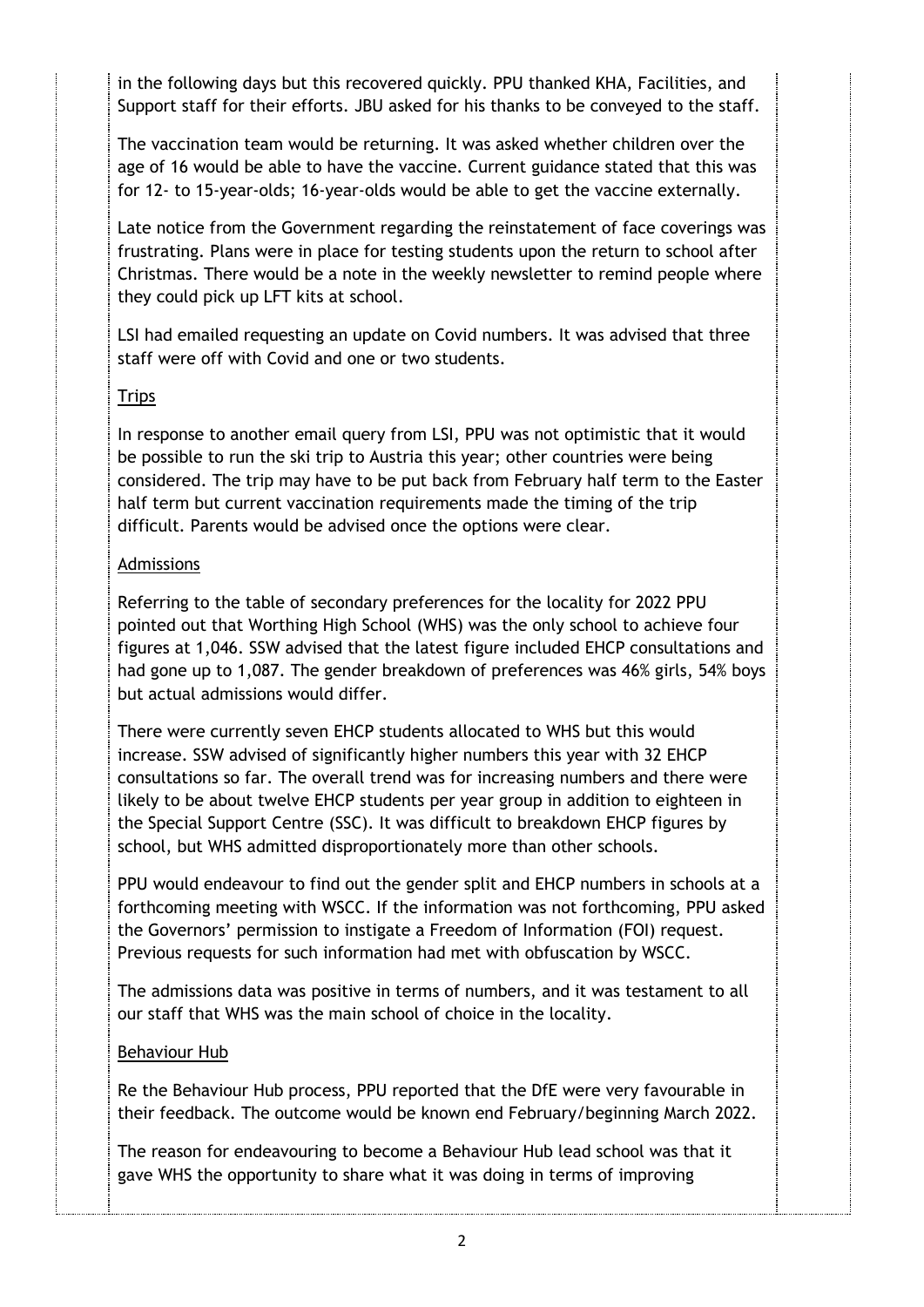behavioural culture and to work towards achieving an outstanding Ofsted rating. If successful, the school would receive extra funding for the work involved.

# Mock data review

ACO referred the Governors to p6 of the Report. Mock data showed performance currently was better in all areas than it had been historically. Year 11 students were attaining better results than they had at an equivalent point in previous examinations. However, teachers were predicting more conservatively due to the uncertainty around how outcomes would be decided this year.

The message to Year 11 students was to prepare and revise for terminal exams in the summer. JBU was advised that there would be further mocks in February. There was speculation that schools would be steered towards doing three sets of mocks if exams did not take place in the summer. It was important to ensure that the messages to Year 11 s remained positive.

#### High Prior Attainers (HPA) report

The Chair asked why there were 26 Year 11 students completing Higher Project Qualifications (HPQ) but only 13 Year 10s had been accepted onto the HPQ this year. ACO explained it was a case of ensuring the right students with the capacity to do it were able to do it: it was a big undertaking and it was extracurricular. He confirmed that the figures were a result of students not applying rather than applying and being turned down.

#### Google education

There would be updates forthcoming to inform parents and carers about access protocols such as logging in to their child's student account.

JBU asked about Governors attending the external speaker event in April. PPU responded that Governors were more than welcome to attend any such events and should contact the Clerk.

# Student matters / numbers

SSW provided an update for the figures in table 3.1 (p18): Year 7 - 211 Year 8 - 210 Year 9 - 214 Year 10 - 230 Year 11 - 201 There were two asylum seeker students joining the school.

In table 3.6, the number of female pupils excluded should read 3 not 36.

SSW would send out the 5-year behaviour trends data; one of the reasons for working towards the Behaviour Hub was because of such good data and the trends of improving behaviours over the last five years.

**SSW**

There was an issue with SEN K students: Covid had made a definite impact on their learning, together with inconsistencies in the home learning environment. Others were presenting with anxiety and emotionally based disorders. Consequently, a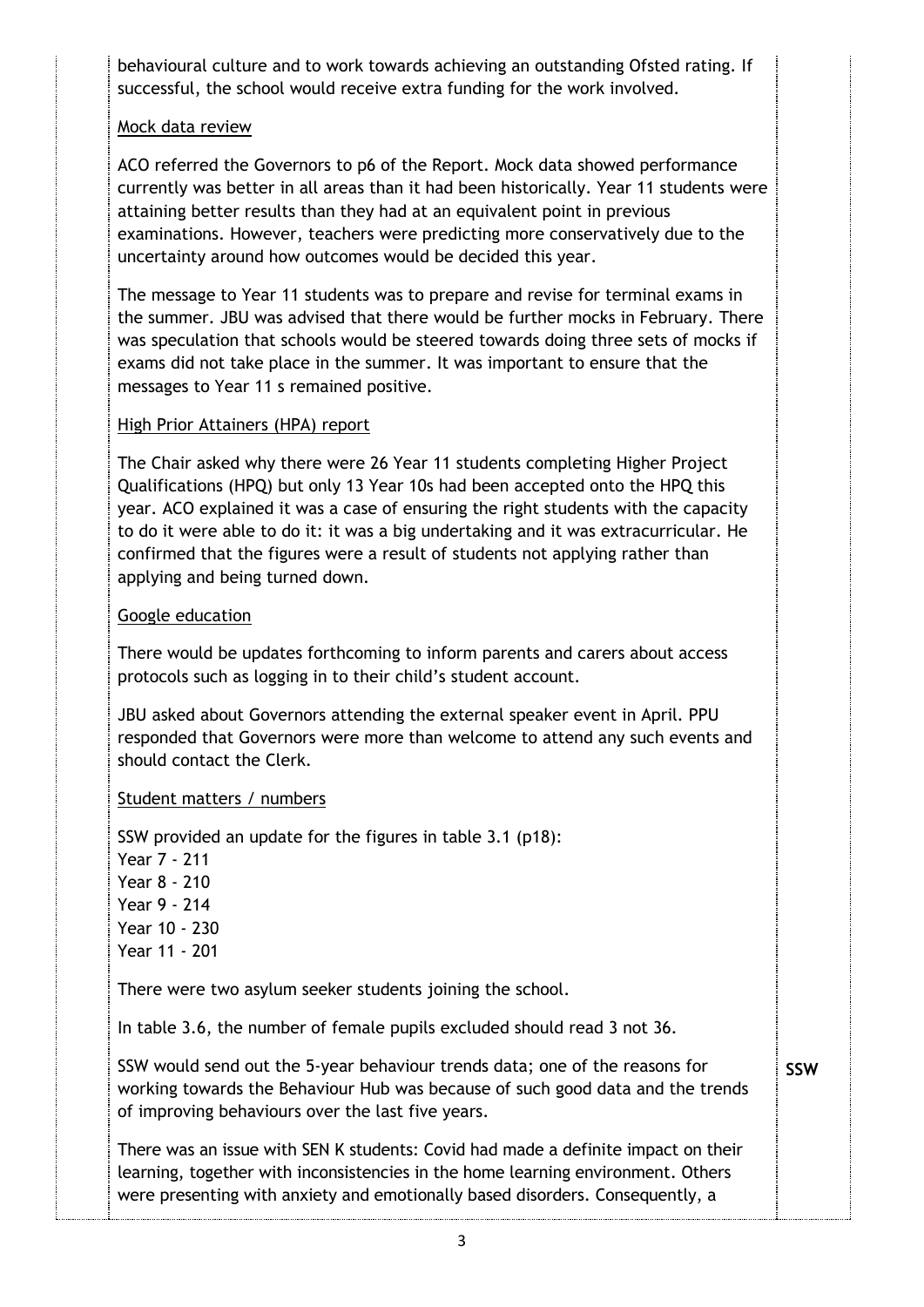number of students were struggling to adjust back into school. However, the pastoral team had achieved significant success in integrating students back into school. There was discussion about the comprehensive nature of the school and whether it's popularity due to a reputation for good behaviour would change the demographic of pupils attending. SSW suggested the varied catchment area ensured that the comprehensive nature of the school was maintained. Teachers should be applauded for delivering an outstanding standard of teaching and learning In response to JBU's query SSW explained that excellence was defined as when a student demonstrated an excellent effort or produced an excellent piece of work. The definition was deliberately kept broad in order to give that member of staff autonomy in how they made that award, as well as to maintain consistency. SSW pointed out that in table 3.5 on page18, the number of safeguarding incidents quoted for Year 8 was an error and he would rectify it. The Chair asked that it be minuted how impressed a number of different people had been recently with all the work going on across the school in terms of behaviour: there was a huge amount of work ongoing that was clearly working. Student Council and Leadership update A new student leadership accreditation would be created having ceased membership of SSAT. NMA would update governors later in the year The school would ensure that all students had the opportunity to put themselves forward as candidates for senior prefects and prefects. Referring to last year, the Chair asked if anything was being done to encourage boys to apply. PPU responded that there had not been much opportunity for progress leaders to act last year but it should definitely happen this year. Parent Forum PPU thanked NMA for organising the cheese and wine event. It was very well attended and least 12 new parents came forward to get involved with fundraising events / Friends of Worthing High. JBU noted that both sets of minutes bore the same date: it was confirmed that the first set of minutes related to the first Parent Forum meeting on 10 November 2021. DfE Parent View There was discussion around the response to question 7,' My child has SEND, and the school gives them the support that they need', with which 25% of respondents strongly disagreed. It was not possible to know who made the response or indeed how many: given that only 10 parents responded to question 7 in total, it could just **SSW**

be one person. Parent expectations and their interpretation of the EHCP did not always match the mainstream limitations or the environment that we have to operate with.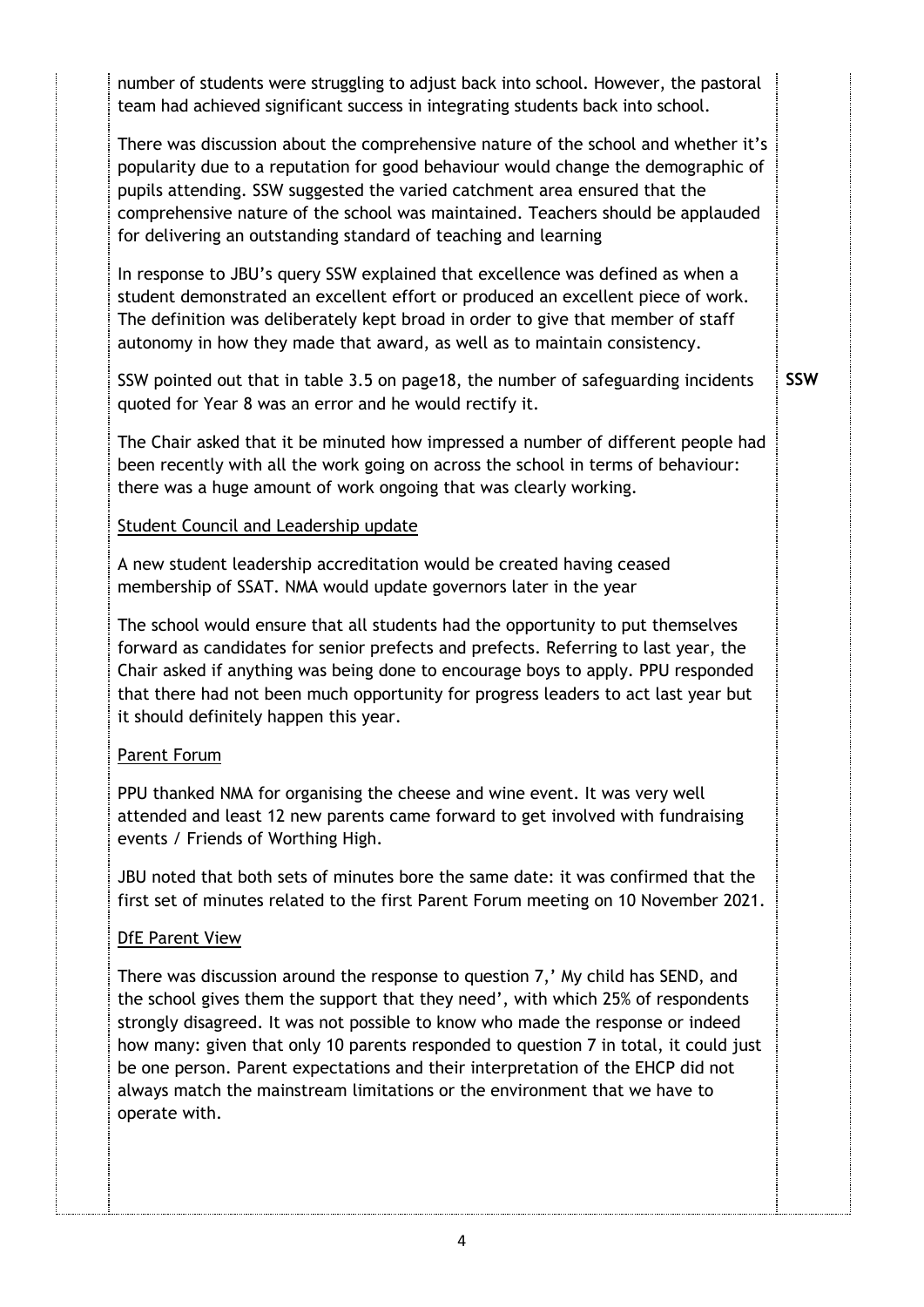#### Management accounts

KHA presented the accounts as at just before the beginning of November.

The current in year deficit was £15k but the final audited accounts for the year ended August 2021 had now been received. Revenue surplus was just under £600k and the Trust was in a positive position having met the reserves target of £400k.

About £70k of the revenue surplus belonged to Clapham & Patching.

Some of the surplus would be used to deal with the potential deficit for this year which had been agreed should the SEN grants not come in as expected. The hope was to break even this year. The expectation was that the SEN funding would match the additional staff put into inclusion at the beginning of the year.

In response to a query from JBU, KHA said that the new finance system was working sufficiently in the main and the accountants were confident with the data that they had at this year's audit. The focus of the internal audit taking place with Kreston Reeves in the next week would be journal processes.

JBU thanked KHA and her team.

#### School Calendar events

A number of events had been moved to virtual including the Xmas Show which would be in the new year.

#### Social media policy

Following discussion of recent events involving TikTok, memes, and other social media activity, KHA and PPU were tasked to produce a Trust-wide social media policy for review at the next Trustee meeting on 9 February 2022.

#### Wellbeing Charter

PPU said he was acutely aware of the way all staff were having to work in the current times. He urged Governors to support the Wellbeing charter, with a view to signing up to it as staff at WHS and then Trust-wide.

PPU addressed the disconnect between what the DfE said and did, giving no consideration to the wellbeing of head teachers senior colleagues, etc. Headteachers had complained about communications being sent out to schools with ridiculously short notice. JBU said he was sure that the Governors would support the school wholeheartedly in adopting the Wellbeing Charter and suggested writing to the Secretary of State for Education Nadhim Zahawi with their concerns.

RCO expressed concern about the number of inset days and complying with guided hours. PPU said that if student outcomes started to fall below where they should be it would be absolutely correct for the Governors and Trustees to challenge and hold school leaders to account.

Complying with guided hours in a pandemic was challenging for everyone but the school received really positive feedback following an inspection in 2020 regarding the school's curriculum and new subjects.

**KHA / PPU**